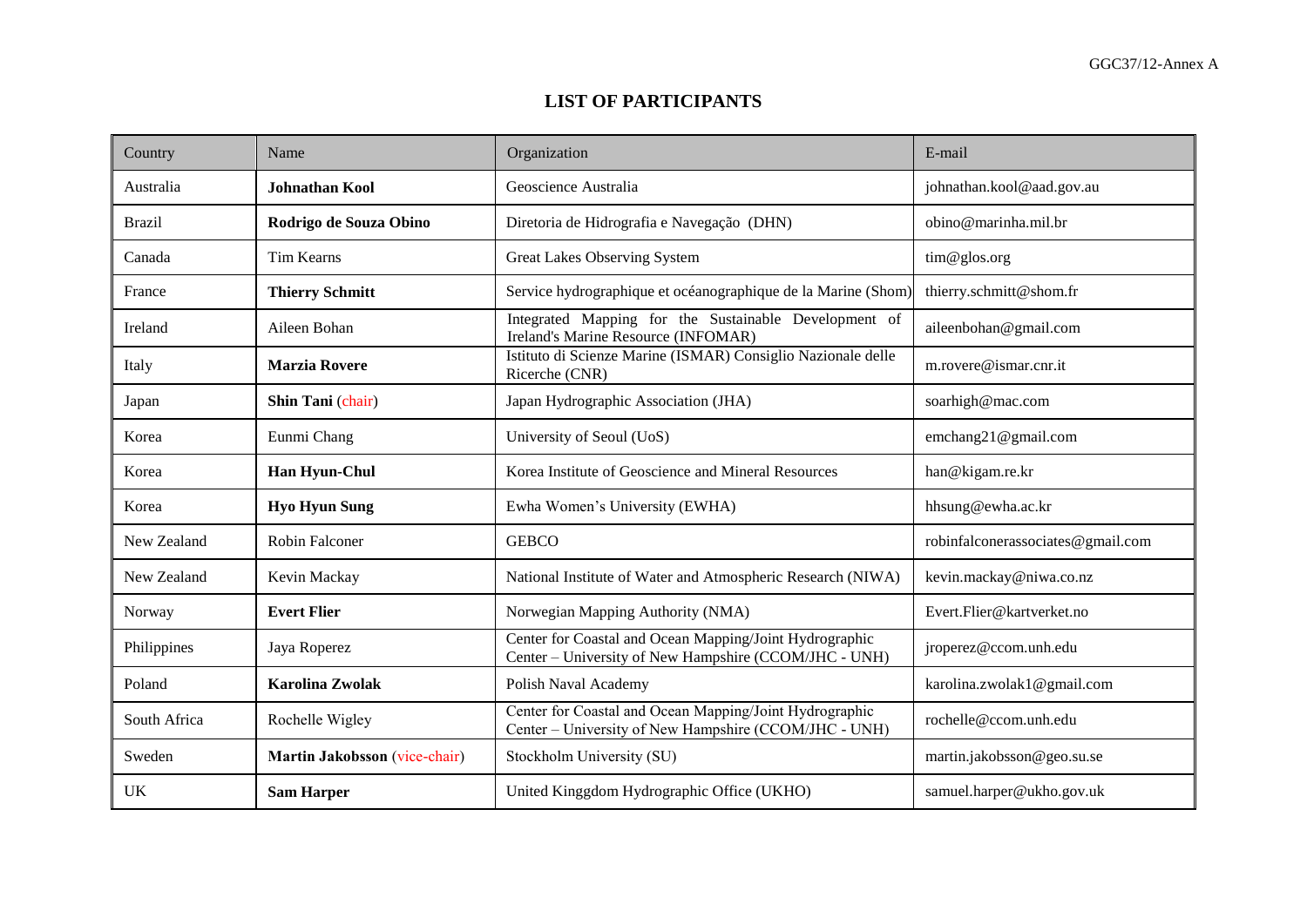| <b>UK</b>                             | Jamie McMichael-Phillips | Seabed 2030                                                                                                                                                                          | director@seabed2030.org        |  |  |
|---------------------------------------|--------------------------|--------------------------------------------------------------------------------------------------------------------------------------------------------------------------------------|--------------------------------|--|--|
| <b>UK</b>                             | <b>Helen Snaith</b>      | British Oceanographic data Centre (BODC) - National<br>Oceanographic Centre (NCO)                                                                                                    | h.snaith@bodc.ac.uk            |  |  |
| <b>USA</b>                            | Vicki Ferrini            | Lamont Doherty Earth Observatory, Columbia University                                                                                                                                | ferrini@ldeo.columbia.edu      |  |  |
| <b>USA</b>                            | <b>Jennifer Jencks</b>   | National Oceanographic and Atmospheric Administration<br>(NOAA) - National Centers for Environmental Information<br>(NCEI)/Director IHO Data Centre for Digital Bathymetry<br>(DCDB) | jennifer.jencks@noaa.gov       |  |  |
| <b>USA</b>                            | <b>Karen Marks</b>       | National Oceanic and Atmospheric Administration (NOAA)                                                                                                                               | karen.marks@noaa.gov           |  |  |
| <b>USA</b>                            | <b>David Millar</b>      | Fugro                                                                                                                                                                                | DMillar@fugro.com              |  |  |
| <b>USA</b>                            | <b>Caitlyn Raines</b>    | Esri                                                                                                                                                                                 | craines@esri.com               |  |  |
|                                       | Julian Barbière          | Intergovernmental Oceanographic Commission of UNESCO<br>(IOC)                                                                                                                        | J.Barbiere@unesco.org          |  |  |
|                                       | Luigi Sinapi             | International Hydrographic Organization (IHO)                                                                                                                                        | luigi.sinapi@iho.int           |  |  |
|                                       | David Wyatt (secretary)  | International Hydrographic Organization (IHO)/ GEBCO<br>Secretary                                                                                                                    | adso@iho.int                   |  |  |
| <b>Observers and Industry Experts</b> |                          |                                                                                                                                                                                      |                                |  |  |
| Australia                             | Aero Leplastrier         | Geoscience Australia                                                                                                                                                                 | aeroleplastrier@gmail.com      |  |  |
| Canada                                | Denis Hains              | H <sub>2i</sub> Inc                                                                                                                                                                  | dhains@h2i.ca                  |  |  |
| Canada                                | Serge Lévesque           | Canadian Hydrographic Service                                                                                                                                                        | serge.levesque@dfo-mpo.gc.ca   |  |  |
| Canada                                | Paola Travaglini         | Canadian Hydrographic Service                                                                                                                                                        | paola.travaglini@dfo-mpo.gc.ca |  |  |
| Chile                                 | Hugo Gorziglia           | Servicio Hidrográfico y Oceanográfico de la Armada de Chile<br>(SHOA)                                                                                                                | hgorziglia.hydro@gmail.com     |  |  |
| Germany                               | <b>Boris Dorschel</b>    | Alfred Wegener Institute                                                                                                                                                             | boris.dorschel@awi.de          |  |  |
| Israel                                | <b>Tomer Ketter</b>      | Center for Coastal and Ocean Mapping/Joint Hydrographic<br>Center - University of New Hampshire (CCOM/JHC - UNH)                                                                     | tketter@ccom.unh.edu           |  |  |
| Japan                                 | Kentaro Kaneda           | Hydrographic and Oceanographic Department, Japan Coast<br>Guard (JHOD)                                                                                                               | ico@jodc.go.jp                 |  |  |